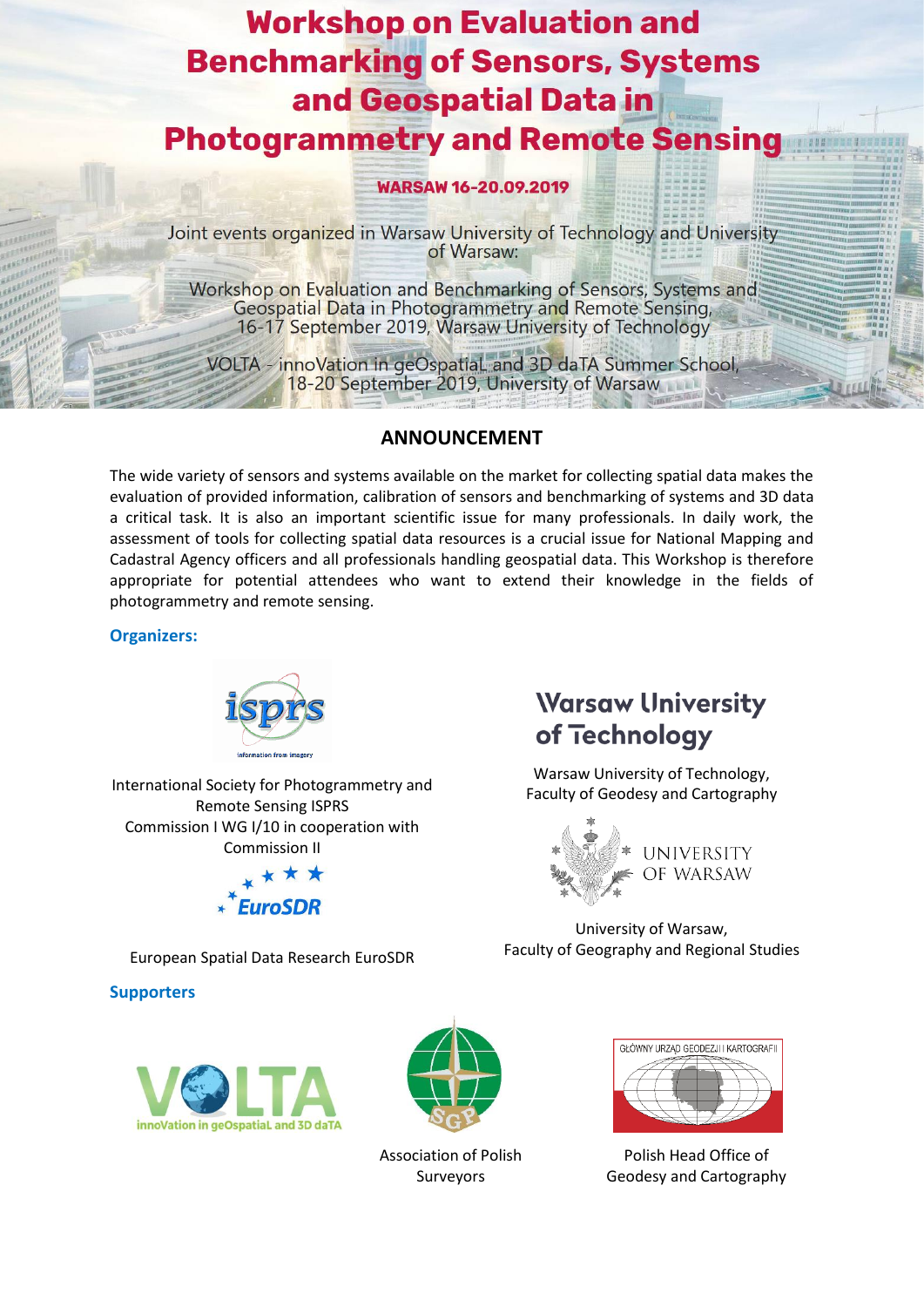# **For who?**

- **Scientists** to promote and announce your benchmarks, exchange your experience
- **NMCA representatives** to get know new trends in sensor and geospatial data
- **Industry representatives**  to share your experience, to promote your solutions
- **PhD Students and students** to gain experience during workshop, to publish your research and participate eventually in summer school

# **General topics**

- Validation of sensors and systems: methods, results
- Proposals for benchmarks considered for ISPRS/EuroSDR to be released
- Geometric calibration of sensors and systems
- Radiometric calibration of sensors
- Evaluation and comparison of geospatial data
- Influence of errors caused by sensors/systems in received data
- Other topics of relevance to the subject of the Workshop and Summer School

### **Information for Authors**

All of abstracts submitted for Workshop will be reviewed and published in ISPRS Archives of Photogrammetry, Remote Sensing and Spatial Information Systems. All participants of the workshop are invited to prepare at least one conference paper submitted to be considered by scientific committee for publication during workshop in oral or eventual poster session (depending on number of submissions). Submitted abstract of 1000 words should also content title, authors, their affiliation and e-mail address. Submissions can be related to evaluation of sensors, systems, geospatial data. **Submissions can summarize achieved results of past, present current benchmark and future benchmarking proposals which can be described in ISPRS Archives**[. More info >>](http://ptfit.sgp.geodezja.org.pl/workshop2019/forauthors.html)

#### **Important dates**

| 28.06.2019 | Early-bird deadline registration for Workshop       |
|------------|-----------------------------------------------------|
| 31.07.2019 | Deadline for abstract and benchmark proposals       |
| 17.08.2019 | Notification and abstract acceptance                |
| 28.06.2019 | Deadline of application for Summer School           |
| 02.09.2019 | Workshop paper submission deadline (ISPRS Archives) |

# **Workshop registration fees**

|       | Before 28.06.2019                                  | After 28.06.2019                                    |
|-------|----------------------------------------------------|-----------------------------------------------------|
| € 100 | regular attendees early bird                       | € 150 regular attendees                             |
|       | $\epsilon$ 50 students and summer school attendees | $\epsilon$ 100 students and summer school attendees |
|       | <b>Registration &gt;&gt;</b>                       |                                                     |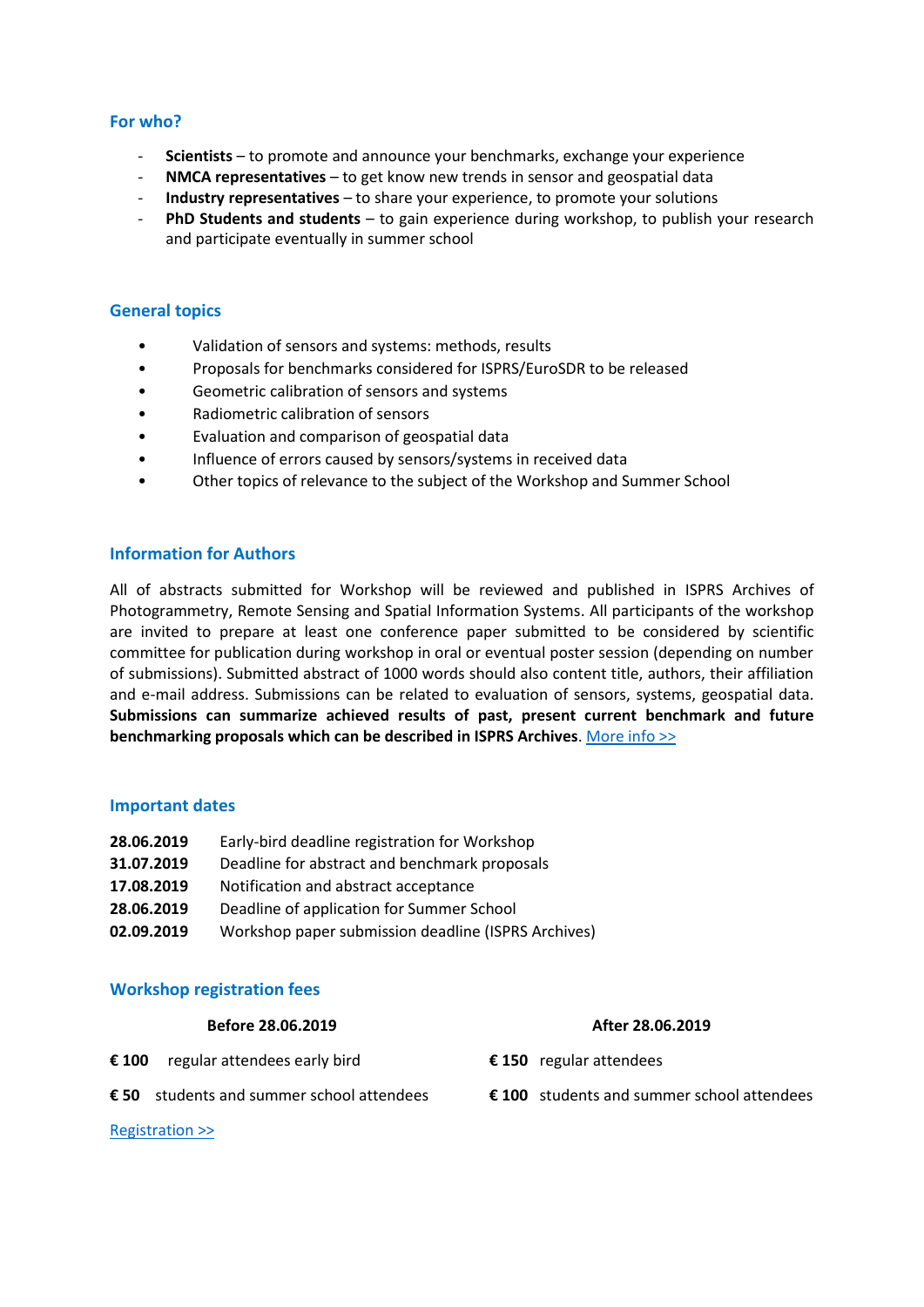#### **Preliminary program of Workshop**

#### **September 16, 2019 - Workshop Day 1**

9.00 - 10.00 Registration 10.00 - 10.15 Workshop Opening 10.15-11.35 Keynote presentations:

#### **Dr. Gottfried Mandlburger**

"Comparison of Single Photon and waveform LiDAR" **Dr. Isabella Toschi** "Airborne oblique imaging: towards the hybrid era"

> 11.35 - 12.00 coffee/tea break 12.00 - 13.30 Session #1 – Past benchmarks of sensors, systems and 3D data 13.30 - 14.30 lunch 14.00 -15.30 Session #2 – Validation of sensors and systems: methods, results #1 17.30 - 19.00 Social trip in Warsaw Old Town 19:00 - 22.00 Ice-breaker

#### **September 17, 2018 - Workshop Day 2**

8:30 - 9:00 News from INTERGEO 2019 9.00 - 10.30 Session #3 - Evaluation and benchmarking of geospatial data 10.30 - 11.00 coffee/tea break 11.00 - 12.30 Session #4 - Validation of sensors and systems: methods, results #2 13.00 - 14.00 lunch 14.00 - 16.00 Session #5 - Benchmarks releases – presentations and discussions 16.00 - 16.30 Closing of Workshop

#### **Scientific Committee**

| Chair           | Prof. Zdzisław Kurczyński |  |  |
|-----------------|---------------------------|--|--|
| Chair           | Dr Fabio Remondino        |  |  |
| V-ce chair      | Prof. Ralf Reulke         |  |  |
| V-ce chair      | Prof. Jon Mills           |  |  |
| more members >> |                           |  |  |

Warsaw University of Technology, Poland Bruno Kessler Foundation, Italy / EuroSDR / ISPRS German Aerospace Center, Germany / ISPRS Newcastle University, Great Britain / EuroSDR

#### **Organizing Committee**

Organizing commitee

| Chair           | Dr. Krzysztof Bakuła    |  |  |  |
|-----------------|-------------------------|--|--|--|
| Chair           | Prof. Bogdan Zagajewski |  |  |  |
| V-ce chair      | Dr. Dorota Iwaszczuk    |  |  |  |
| V-ce chair      | Dr. Markéta Potůčková   |  |  |  |
| more members >> |                         |  |  |  |

Warsaw University of Technology, Poland University of Warsaw, Poland Technical University of Munich, Germany Charles University in Prague, Czech Republic